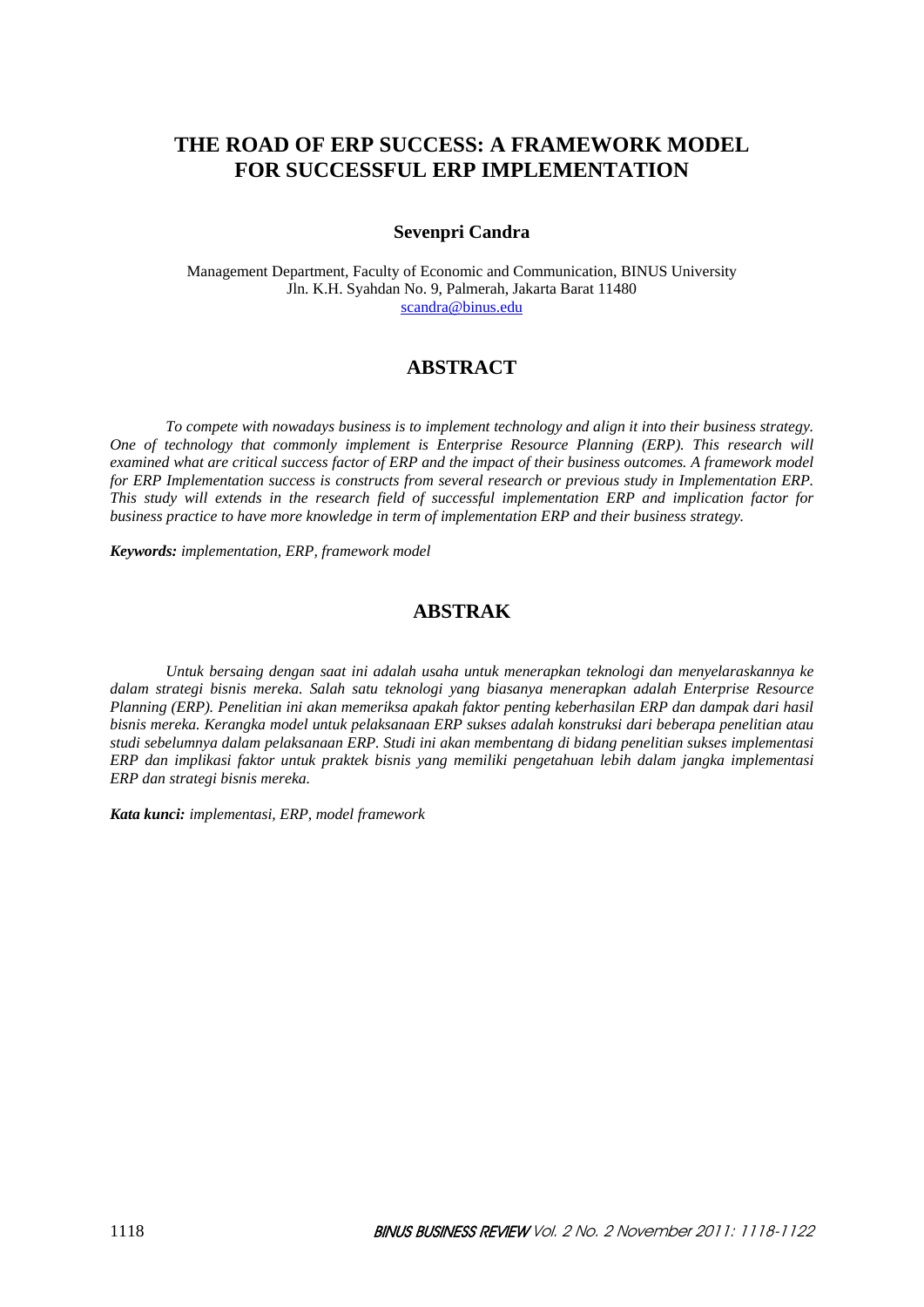## **INTRODUCTION**

In today's business, technology cannot be separated from business activity. Technology became an important part in a business strategy. Technology is expected to make a process of the business become more efficient and effective. But sometimes the implementation of technology turning into a nightmare of every company. One of these technologies is Enterprise Resource Planning (ERP).

ERP is a collection of software that has been integrated into one package for an organization's business processes to become more effective and efficient. ERP covers to manufacturing, supply chain, sales, financial, human resources, budgeting, and customer service activity. According to Turban, Leidner, McLean, & Wetherbe (2005), ERP or enterprise systems control all major business processes with single software architecture in real time. It is comprised of a set of applications that automate routine back-end operations such as financial management, inventory management, scheduling, order fulfillment, cost control, accounts payable and receivable, It includes front-end operations such as POS, Field Sales, Service. It also increases efficiency, improves quality, productivity, and profitability.

There's no shortage of headlines or analyst reports citing ERP implementation debacles and a chilling industry implementation failure rate. Analyst firm Gartner estimates that 55 percent to 75% of all projects fail to meet their objectives (ERP software implementation failure analysis and causes).

#### **Previous Research in ERP Implementation**

Implementation of ERP is a complex process, deals with many conditions and factors that will be influence every aspect of implementation. These conditions can have positive and also negative outcome to the implementation. The results of some recent study that related with ERP implementation success factors have been described following this review.

According to Bhatti (2005), implementing an Enterprise Resource Planning (ERP) system project is a difficult and high cost proposition as it places tremendous demands on organization's time and resources. Based on a survey of 53 organizations in Australia, the results suggest that a 65 item instrument that measures seven dimensions of ERP implementation is well-validated. Bhatti (2005) also suggested several factor that influenced for the success of ERP: project management, process redesign, user training, technological infrastructure, change management, risk management, top management support, communication, team work, user involvement, use of consultant, clear goals and objectives. And for the success outcome, there are two measure, project outcome and business outcome.

In other research, Nah, Lau, & Kuang (2001) investigated success factors for ERP implementation by conducting a literature review. According to their research, there are several factors that influence success factor of ERP implementation. These factors are teamwork, change management, top management support, plan and vision, business process management and development, project management, monitoring, effective communication, software development and testing, the role of the project champion and appropriate business and IT legacy systems.

Zabjek, Kovacic, & Stemberger (2009) also pointed several factor that critical for ERP Implementation. These factors are top management support, clear goals and objective, project team organization and competence, user training and education, business process engineering, change management, communication, user involvement and participation, legacy system management, consulting services, project management, sponsorship, system, technological, and minimal customization. These factors have a positive impact on successful ERP implementation and should be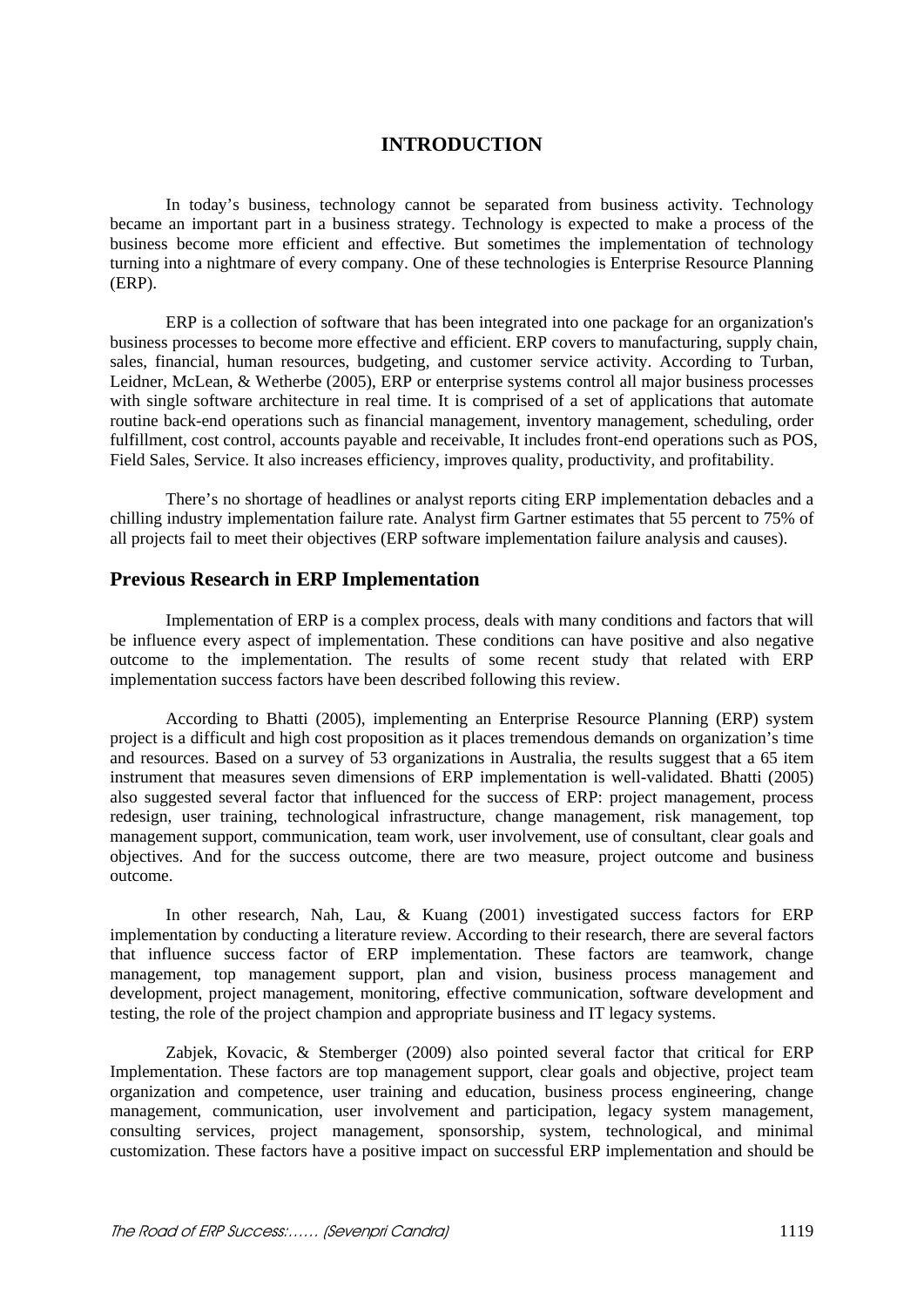treated as very important in ERP systems implementation projects. The results also support the importance of top management perception: if they consider business process management as a basis of business change, this contributes to a strong and positive influence on successful ERP implementation.

 Recent study from Supramaniam & Kuppusamy (2010) highlighted several factor like Top management support, Project team competence, Interdepartmental cooperation, Clear goals and objectives, Project management, Interdepartmental communication, Management of expectations, Project champion, Vendor support, Careful package selection, Data analysis and conversion, Dedicated resources, Use of steering committee, User training on software, Education on new business processes, Business process reengineering, Minimal customization, Architecture choices, Change management, Partnership with vendor, Use of vendors' tools, Use of consultants.

 The definition and measurement of success are thorny matters (Markus, Axline, Petrie, & Tanis, 2000). According to them, success is defined into three phases, success in the project phase, and success in the shakedown phase, success in the onward and upward phase. More in depth measurement of success, according to Markus, Axline, Petrie, & Tanis (2000), these success metrics include indicators of human and organizational learning*.* It is important not just how well the ERP system itself performs (e.g. accuracy, reliability and response time), but how well people in the organization know how to use, maintain and upgrade the ERP system and how well the business improves its performance with the ERP system.

 A number of success metrics can be defined for each of these phases according to Markus, Axline, Petrie, & Tanis (2000), which are: (1) success in the project phase: project cost relative to budget, project completion time relative to schedule, completed and installed system functionality relative to original project scope; (2) success in the shakedown phase: short-term changes occurring after system 'golive' in key business performance indicators such as operating labour costs, length of time before key performance indicators achieve 'normal' or expected levels, short-term impacts on the organization's adopters, suppliers and customers such as average time on hold when placing a telephone order; (3) success in the onward and upward phase: achievement of business results expected for the ERP project, such as reduced IT operating costs and reduced inventory carrying costs, ongoing improvements in business results after the expected results have been achieved, ease in adopting new ERP releases, other new ITs, improved business practices, improved decision making, etc., after the ERP system has achieved stable operations.

### **Towards a Successful ERP Implementation Framework**

 Based on previous research study related with ERP implementation, there are several similarities in term of key factors or assumptions that researchers made. Following from that, as seen in Figure 1. Figure 1 is a proposed framework model for ERP Success Implementation. The proposed framework suggested four independent variables like people, organization, external and technology. And dependent variable is ERP Success that can be measure through process outcome and business outcome. Observed Variables for Dependent Variable can be seen in Table 1 and Observed Variables for Independent Variable can be seen in Table 2.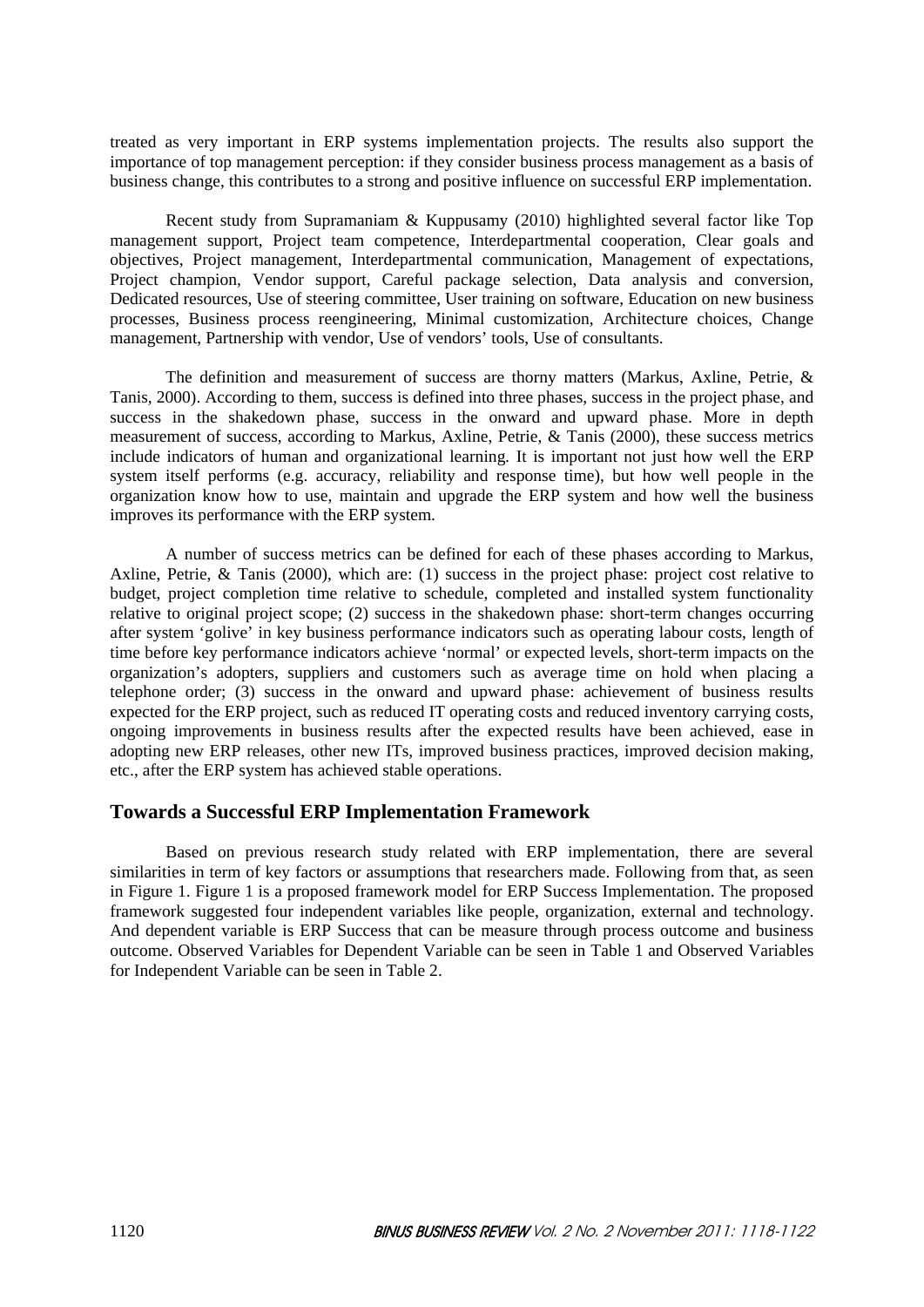

Figure 1 Proposed of framework model for ERP success implementation

| Table 1 Observed variables for dependent variable |  |
|---------------------------------------------------|--|
|---------------------------------------------------|--|

| Dependent Variable | <b>Observed Variables</b>                            |
|--------------------|------------------------------------------------------|
| <b>ERP</b> Success | $\bullet$ Project Success<br><b>Business Success</b> |

| <b>Independent Variables</b> | <b>Observed Variables</b>                           |
|------------------------------|-----------------------------------------------------|
| People                       | User training and education<br>❖                    |
|                              | User involvement<br>❖                               |
|                              | Coordination with Consultant<br>❖                   |
|                              | ❖<br>Team work                                      |
| Organization                 | ❖<br>Open and honest communication inter-department |
|                              | ❖<br>CEO Leadership                                 |
|                              | Top Management support<br>❖                         |
|                              | ❖<br>Top Management awareness                       |
| External                     | ❖<br>Vendor support                                 |
|                              | Use of consultant<br>❖                              |
| Technology                   | ❖<br>Suitability of software and hardware           |
|                              | Software customization<br>❖                         |
|                              | ❖<br>Implementation experience                      |
|                              | Ease of use<br>❖                                    |

#### Table 2 Observed variables for independent variable

# **CONCLUSION**

 The purpose of this study was to find some similarity through several recent studies that related with ERP Implementation. And somehow, there are similarity key factors or assumptions that researchers made. Following with that, the framework model is constructing. Researcher believes this framework can be used for tracking successful ERP Implementation. With this framework, company or top management will be easier to formulate their strategies and see what are factors that should be enhance or consider for ERP implementation while consultant or vendor building ERP products that satisfy their clients and therefore, they can make more profit. For further, this framework can be